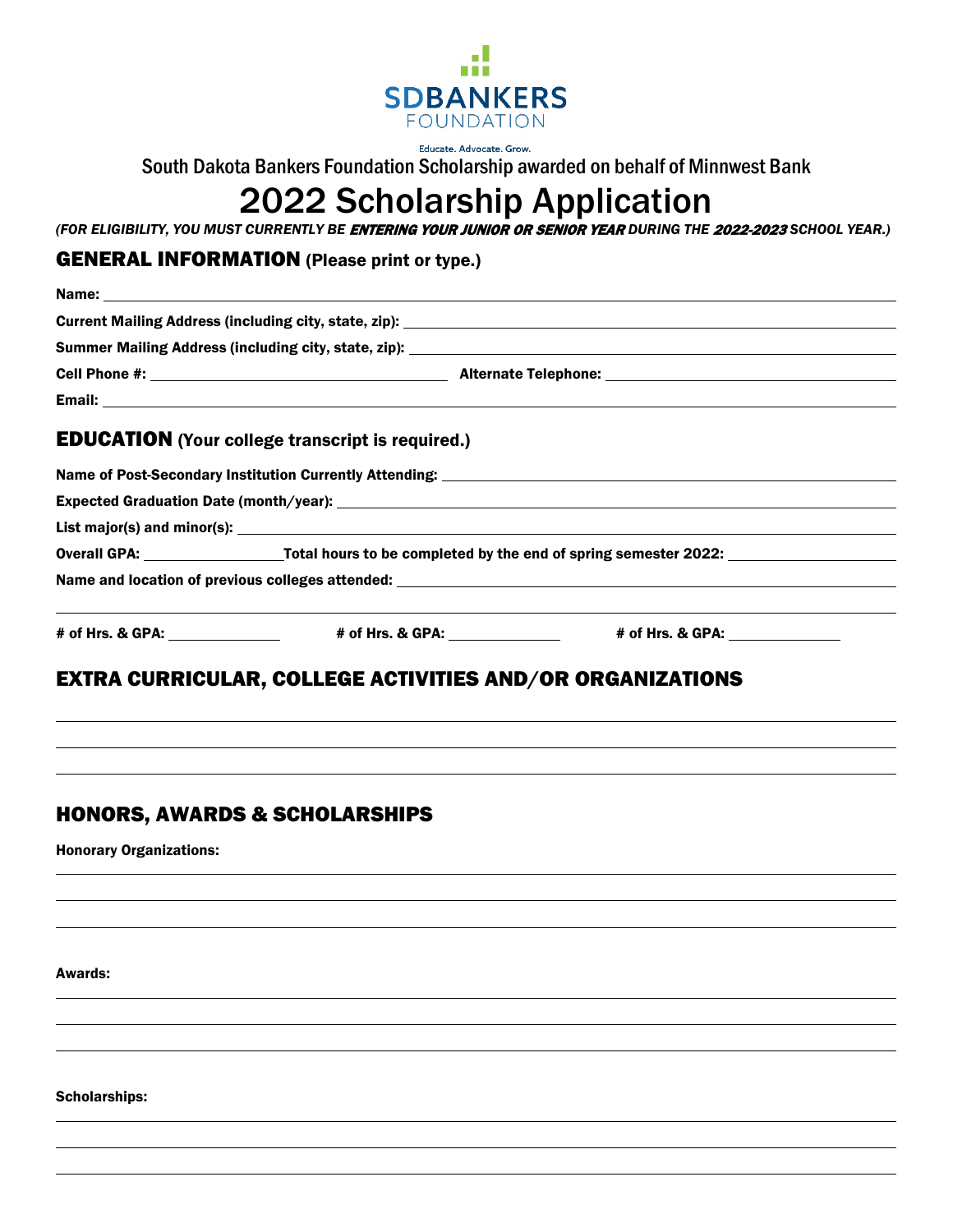## CAREER INFORMATION

Describe your career goals and outline your course of study to attain these goals, including your intent to pursue a career in banking or finance. Highlight any banking/finance work experience, internships, etc. (Attach a one-page monologue.)

## LEADERSHIP

Describe how you have guided, inspired or directed others in your personal, community or academic life. Continuing leadership, not just a brief, one-time-only experience, is best. (Attach an explanation.)

## COMMUNITY SERVICE

Describe your participation in up to three (3) unpaid volunteer activities, giving specific examples of the type of activity. Include for whom the community service was done (example: specific individuals, groups, non-profit organizations, agencies, school or the community at-large). Simply attending regular meetings does NOT qualify. (Attach an explanation.)

## OTHER QUALIFICATIONS

List any other qualifications which make you stand out for this scholarship. Include special skills and/or challenges that required courage, self-reliance and determination. These challenges may be economic, emotional, physical or geographic. Describe the situation and how you overcame it. (Attach an explanation.)

### LETTERS OF RECOMMENDATION (Two letters are required.)

Two letters of recommendation need to be submitted with your application. The "Letter of Recommendation" form is available on the last page of this application and can be duplicated as needed. This form must be returned by March 10, 2022.

# APPLICANT'S SIGNATURE

Applicant's Signature \_\_\_\_\_\_\_\_\_\_\_\_\_\_\_\_\_\_\_\_\_\_\_\_\_\_\_\_\_\_\_\_\_\_\_\_\_\_\_\_\_\_\_\_\_\_\_\_\_\_ Date \_\_\_\_\_\_\_\_\_\_\_\_\_\_\_\_\_\_\_\_\_\_\_\_\_\_\_\_\_

Include your college transcript and two letters of recommendation with your application. The application will be disqualified without these items. If you cannot send the letters of recommendation or transcript with this application, please follow-up to make sure your references and college have mailed the items by March 10, 2022.

> Mail or email your application by March 10, 2022 to: Laurie Parr Minnwest Bank 5324 E Arrowhead Pkwy, Ste 101 Sioux Falls, SD 57110 lauriep@minnwestbankgroup.com